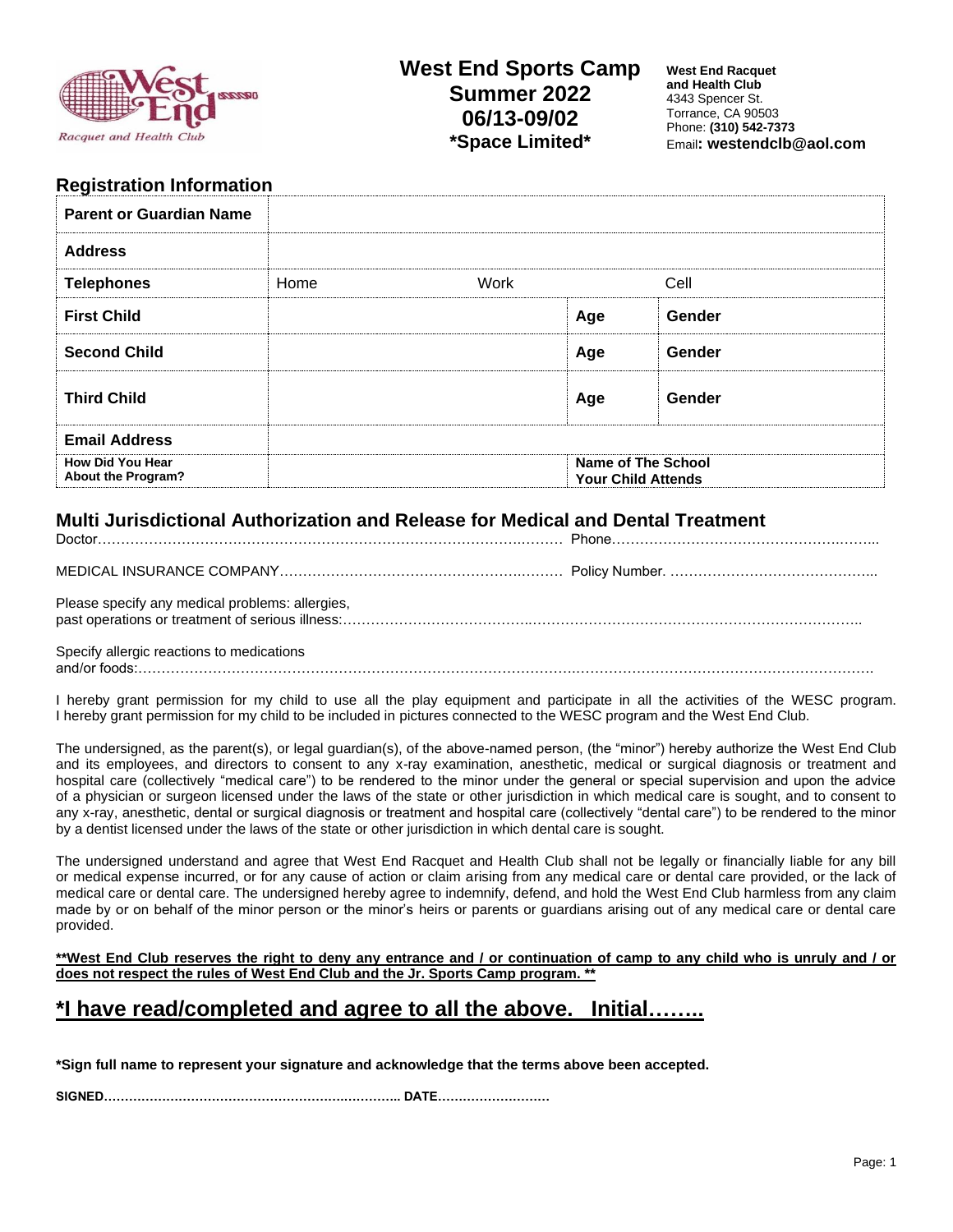

**West End Racquet and Health Club** 4343 Spencer St. Torrance, CA 90503 Phone: **(310) 542-7373** Email**: westendclb@aol.com**

### **West End Sports Camp** *(WESC)*

Please check appropriate boxes from the list below:

- □ **Members \$350 per week**
- □ **Non-Members \$390 per week**
- □ **Daily Rate \$120 per child**
- □ **Before/After Care \$10 per hour**
- □ **Group Swim lessons \$60 per week**

# **Swim Ability Assessment for Minor**

Please check appropriate circle:

- o **Does not know how to swim (Must provide Foam Floaties)**
- $\circ$  Comfortable only in kids' pool. (From 2' 4' Deep)
- o Comfortable in deep water. (From 3'- 7' Deep)

Please mark the weeks that your child will be attending. **NO CANCELLATION OR REFUND. Initial…….**

#### **Please complete our form and email it to westendclb@aol.com**

| Week                                                                     | <b>Dates</b> | Week \$ | Swim lesson \$ | <b>Total \$</b> |
|--------------------------------------------------------------------------|--------------|---------|----------------|-----------------|
| 6                                                                        | 07/18-07/22  |         |                |                 |
|                                                                          | 07/25-07/29  |         |                |                 |
| 8                                                                        | 08/01-08/05  |         |                |                 |
| 9                                                                        | 08/08-08/12  |         |                |                 |
| 10                                                                       | 08/15-08/19  |         |                |                 |
| 11                                                                       | 08/2208/26   |         |                |                 |
| 12                                                                       | 08/29-09/2   |         |                |                 |
| $*$ CCO off of users of light 4th users for compare Members 4th of light |              |         |                |                 |

## **\*\* \$50 off of week of July 4th week . (no camp on Monday 4 th of July)**

#### **Credit Card Information**

| Please fill out the form and check the specific weeks and enclose a check<br>or write your credit card number below along with its expiration date. |  |  |  |  |
|-----------------------------------------------------------------------------------------------------------------------------------------------------|--|--|--|--|
|                                                                                                                                                     |  |  |  |  |
| <b>Credit Card Number.</b>                                                                                                                          |  |  |  |  |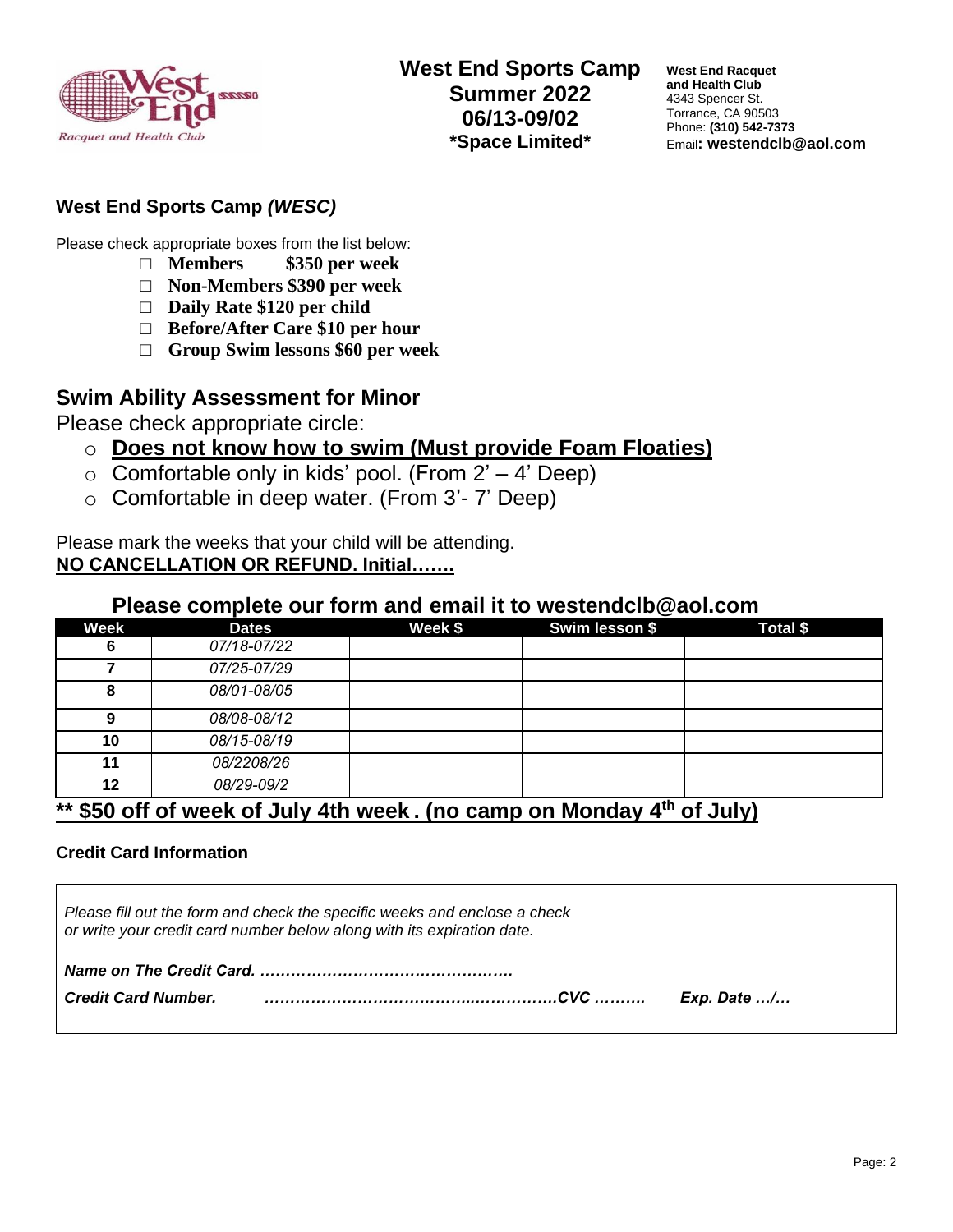

# **West End Sports Camp Summer 2022 06/13-09/02 \*Space Limited\***

**West End Racquet and Health Club** 4343 Spencer St. Torrance, CA 90503 Phone: **(310) 542-7373** Email**: westendclb@aol.com**

### **Emergency Contact Information**

| Week $#(s)$ :      |  |
|--------------------|--|
| Child's Full Name: |  |
| Mother's Name:     |  |
| Phone:             |  |
| Father's Name:     |  |
| Phone:             |  |
|                    |  |
| <b>Emergency</b>   |  |
| <b>Contact</b>     |  |
| Full Name:         |  |
| Relation:          |  |
| Phone:             |  |
|                    |  |

**Does your child take any medications?** YES / NO If Yes, please list:

**Does your child have allergies?** YES / NO If Yes, please list:

#### **Before/After Care**

| Full Name:                          |  |
|-------------------------------------|--|
| Week $#$ :                          |  |
| Monday:<br>-                        |  |
| Tuesday:<br>Wednesday:<br>Thursday: |  |
|                                     |  |
|                                     |  |
| Friday:                             |  |
|                                     |  |
| <b>Total Hours:</b>                 |  |

For Before/After care we must have credit card on file.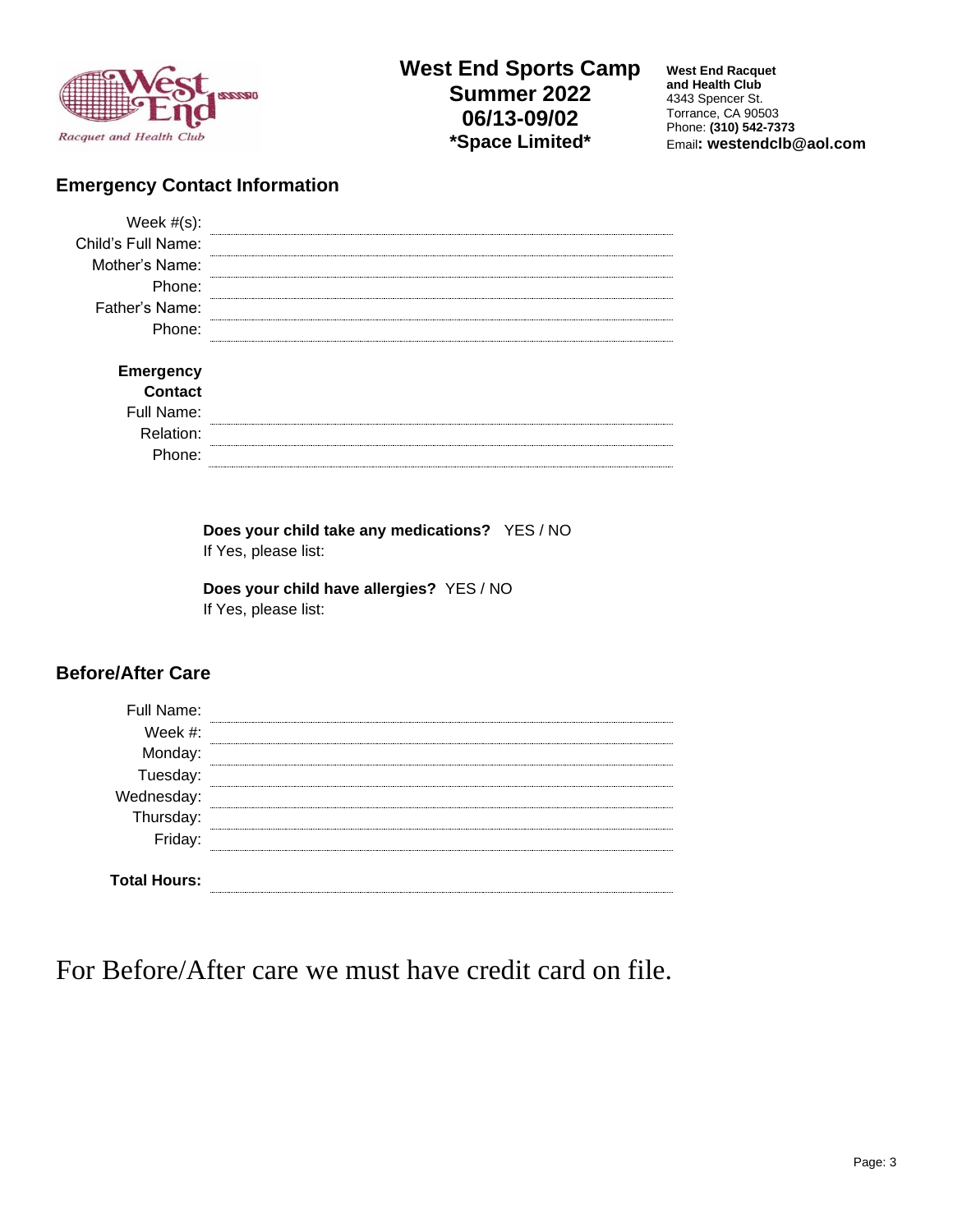

**West End Racquet and Health Club** 4343 Spencer St. Torrance, CA 90503 Phone: **(310) 542-7373** Email**: westendclb@aol.com**

# **Parent Information Sheet**

Get your child involved in a program that's fun and rewarding. WESC is a Junior Sports Camp for children ages 5-12 years.

| *Please read                        |                                                                                                                                                                                                                                                                                                                                                                                                                                                                                               |
|-------------------------------------|-----------------------------------------------------------------------------------------------------------------------------------------------------------------------------------------------------------------------------------------------------------------------------------------------------------------------------------------------------------------------------------------------------------------------------------------------------------------------------------------------|
|                                     | <b>CAMP HOURS:</b> Monday-Friday: 9am-3pm                                                                                                                                                                                                                                                                                                                                                                                                                                                     |
| <b>BEFORE/AFTER</b><br><b>CARE:</b> | Before care is provided from 8:00am-9am and after care is from<br>3pm-6pm; it is \$10/hour per child. All before/after care will be<br>totaled and charged at the end of the week (cc# on file is required).                                                                                                                                                                                                                                                                                  |
| <b>ACTIVITIES:</b>                  | Campers participate in several sports throughout the club including<br>tennis, pickleball, basketball, swimming, dodgeball, and kickball.<br>For the younger camper, we offer arts and crafts as well.                                                                                                                                                                                                                                                                                        |
| <b>RATIO:</b>                       | The campers are divided by age. Campers are always well<br>supervised throughout the club. Ratio is 14 campers to 2<br>counselors. Age groups are 5-6, 7-8, 9-10, 11-12                                                                                                                                                                                                                                                                                                                       |
| <b>SWIMMING:</b>                    | Open swimming is held Monday thru Friday. Camp staff, as well as<br>a certified lifeguard will supervise campers while in the pool.<br>Younger children, with less swimming experience, will stay in the<br>smaller pool (2'-4'deep). Parents are responsible to inform the<br>camp director if their camper has any limitations (i.e. can/cannot<br>swim or uncomfortable in pool); the camp staff will follow these<br>limitations to the best of their ability.                            |
| <b>TENNIS:</b>                      | Campers will participate in one hour of tennis instruction which is<br>held Monday thru Thursday. This is group instruction; children are<br>split among tennis courts and taught by a West End USPTA<br>Tennis Pro.                                                                                                                                                                                                                                                                          |
| <b>LUNCH AND</b><br><b>SNACKS:</b>  | West End provides lunch and snack for your child daily. Snacks<br>include chips and fruit. Lunches vary each day. Your child may<br>bring his/her own lunch (no peanut butter). Water is easily<br>accessible to campers and provided daily.<br>*Mondays<br>Chicken nuggets or grilled cheese<br>*Tuesdays<br>Hamburger or cheeseburger or grilled cheese<br>*Wednesdays Hot Dog or grilled cheese<br>*Thursdays<br>Mac and cheese or grilled cheese<br>*Fridays<br>Cheese or pepperoni Pizza |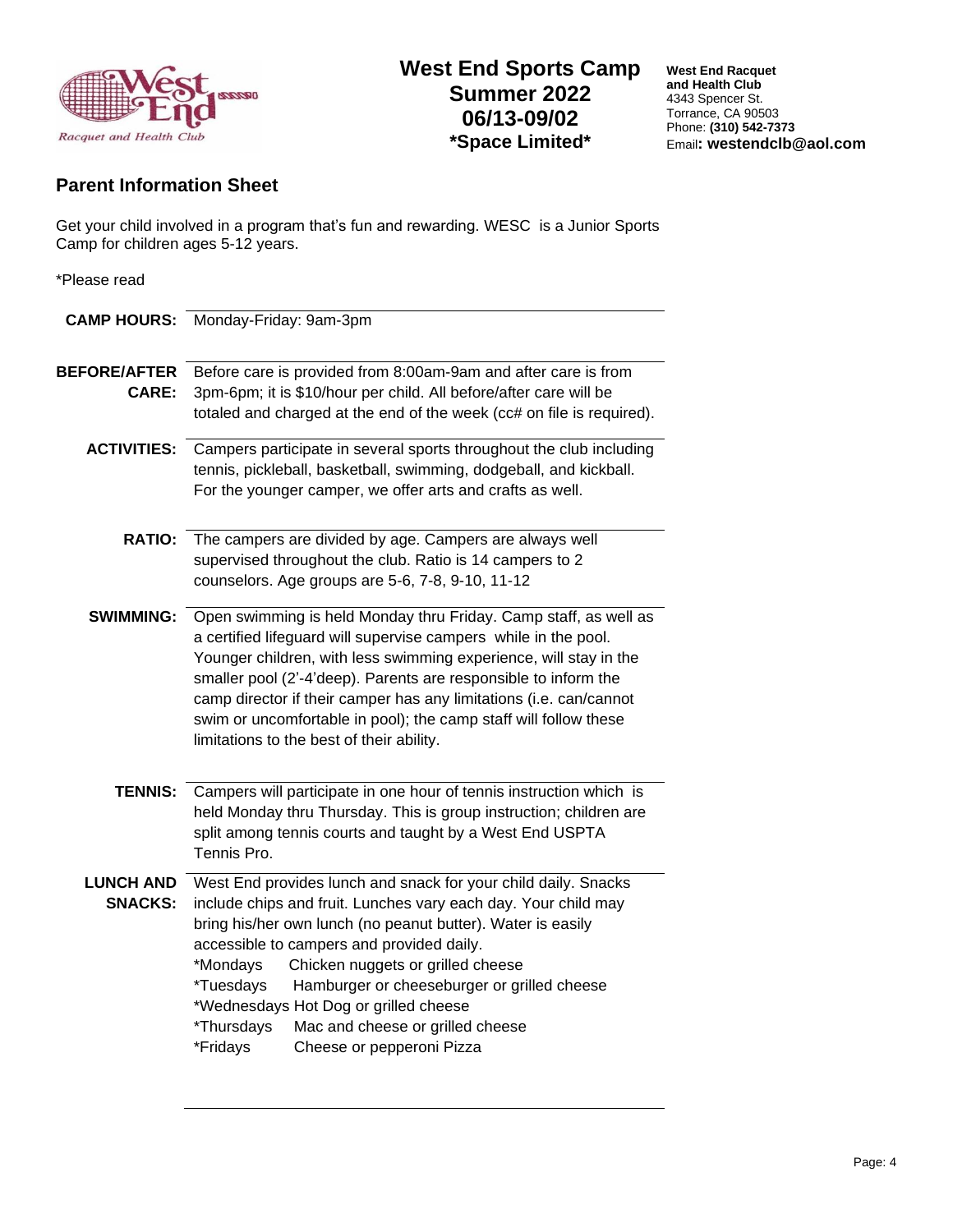

**TARDINESS/** Campers are to be signed into camp between 8:45am to 9:00am ABSENTEEISM: each morning. If your child will be late or absent from the camp, as a courtesy, we ask you to please contact West End front desk (310)542-7373. They will relay the message to the camp director. We ask you to please consider the other children in the camp and keep your child home if he/she is not feeling well. For early pickup you must notify the camp director a night before.

**WHAT TO SEND WITH YOUR CHILD:** Campers should wear comfortable, **Sport shoes** (**not crocs**), and play clothes. Sandals are only permitted at the pool area. Send your child with **the following LABELED items daily:** Reusable water bottle ● Backpack ● Spray Sunscreen ● Swimsuit

- Towel
- Hat
- Tennis racquet (if he/she has one)

**LOST AND**  West End Racquet and Health Club assumes no responsibility for FOUND: lost or stolen items, please label all belongings with permanent marker. If something is misplaced, check the camps lost and found bucket or front desk lost and found. Unclaimed and found articles will be discarded at the end of each week.

# **Please do not send any Nuts, Peanuts or Tree nuts with your child. Thank you.**